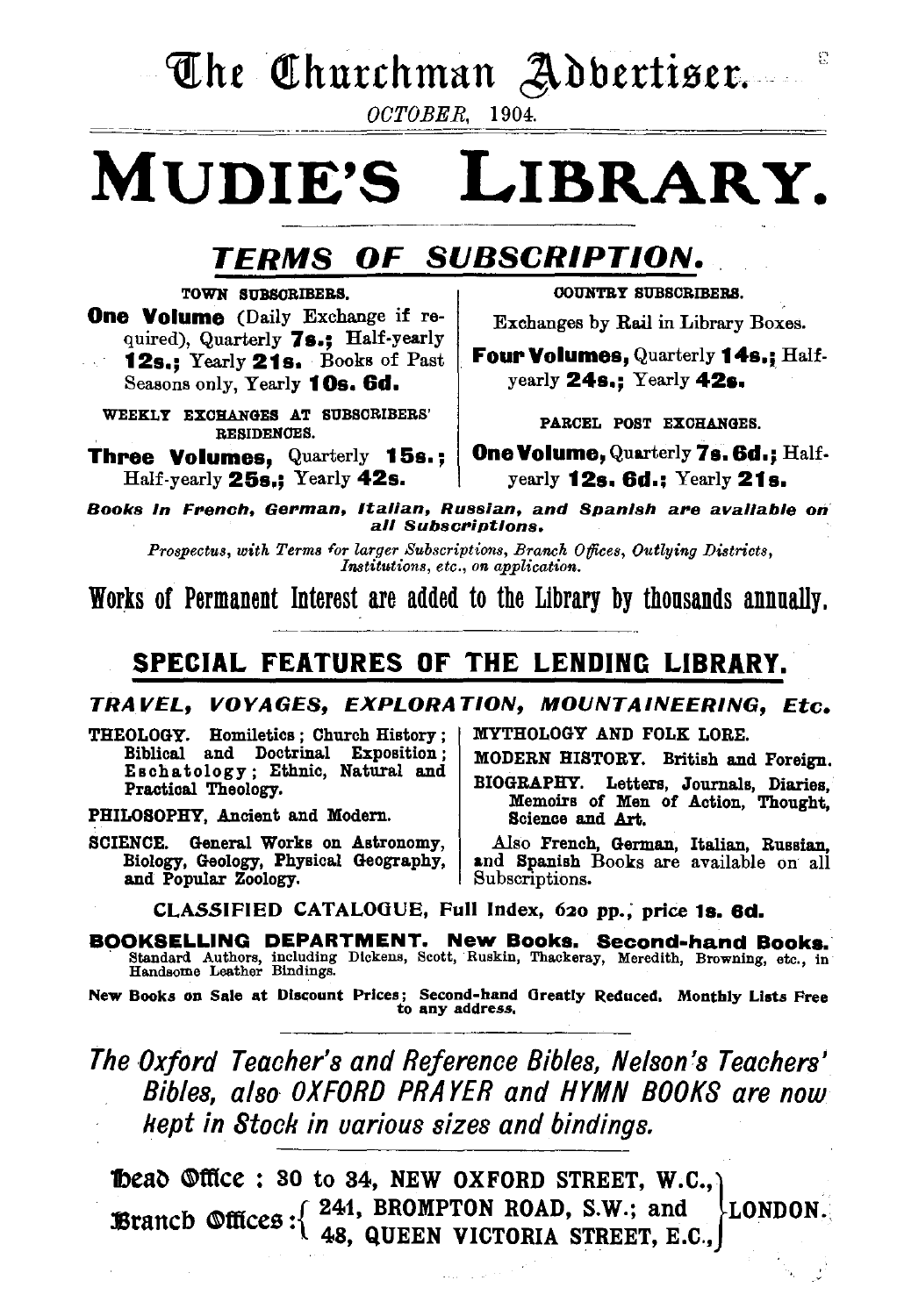

 $\overline{\phantom{a}}$ **THE FIRST WEEK IN OCTOBER·** 

We hope to have a very· large demand for this issue, which is the first of the New Volume.

### **Price One Penny.**

### **Of all Booksellers everywhere.**

#### "THE NEWS."-TO OUR READERS.

THE NEWS has reached the thirtieth anniversary of its most successful career as a National Church Newspaper.

THE NEWS is not merely, or chiefly, an ecclesiastical paper. It addresses itself, not only to the clergy, but to thoughtful laymen of all classes. It discusses topics of religious, national, and social interest, and aims to elevate the politics of home-life.

But THE NEWS will best speak for itself. Our readers are heartily thanked for the abundant proof they have given us of their constant interest in it by naming it to others, till we believe it occupies the foremost position in circulation as an Evangelical Church organ.

At the same time there is always room for progress; and now the winter evenings have come we shall be glad if *each reader will*, during the present month, try to win another. There is no Home Religious Society work, sustained by large funds, more important than that which the Press might accomplish. As an illustration, in the matter of the Church Congress alone, THE NEws, during the past quarter of a century, has circulated papers read at the Congress to the extent of *many hundreds of thousands* of copies. Indeed, it is only in this way-by the free services of the Press -that readers generally *could* be reached. A thousand or two may hear the readers and speakers, but the Press alone carries the most important papers. throughout the entire country. For many years we know the secular journals altogether ignored the Congress, or gave it a single paragraph; the *Times* now devotes several columns to it; but the *main* circulation depends, and must depend, on such Home journals as THE NEws. . If our readers will order a supply of extra copies of the issue, and introduce them to friends, or post them " over the sea," they may easily increase the influence of the paper tenfold.

The Press has been justly termed "God's modern miracle." The world may not be governed by it, but it is governed *through* it—politically and educationally. Let us governed *by* it, but it is governed *through* it-politically and educationally. Let us strive to turn this mighty power, *morally* and *religiously,* into a right channel. We

strive to turn this mighty power, *morally* and *religiously*, into a right channel.<br>spend hundreds of thousands of pounds in **e. The News**. building cathedrals and churches; but the<br>Press is practically a *costless* machinery **TERMS OF SUBSCRIPTION.**<br>for reaching the people who are seldom, if **GREAT BRITAIN**. for reaching the people who are seldom, if ever, found in our churches. We hear much just now about " Religous Education " in the Schools. Who can estimate the religious influence in a family exercised by the weekly perusal of a Christian newspaper? Is it not worth a strenuous effort to promote and extend a movement which will, we hope, increasingly show that the Printing Press is indeed "the | CHARLES MURRAY, "The News" Office, effort to promote and extend a movement. Three Months , ... 28. 2d.<br>which will, we hope, increasingly show rotal Orders and Cheques to be made payable to<br>that the Printing Press is indeed "the CHARLES MURRAY, "THE NEWS" Of

| One Year, with Postage                          |                  | 6s. 6d.    |  |
|-------------------------------------------------|------------------|------------|--|
| Six Months<br>$\ddot{\phantom{a}}$              |                  | $$ 3s. 3d. |  |
| Three Months<br>$\ddotsc$                       |                  | 1s. 8d.    |  |
| COLONIES & FOREIGN COUNTRIES.                   |                  |            |  |
| One Year, with Postage  8s. 8d.                 |                  |            |  |
| Six Months<br>$\overline{\mathbf{1}}$           |                  | $$ 4s. 4d. |  |
| Three Months<br>$\ddot{\phantom{a}}$            | $\ldots$ 2s. 2d. |            |  |
| Postal Orders and Cheques to be made payable to |                  |            |  |
| CHARLES MURRAY, "THE NEWS" Office,              |                  |            |  |
| 11. LIIDGATE SOILARE, LONDON, E.C.              |                  |            |  |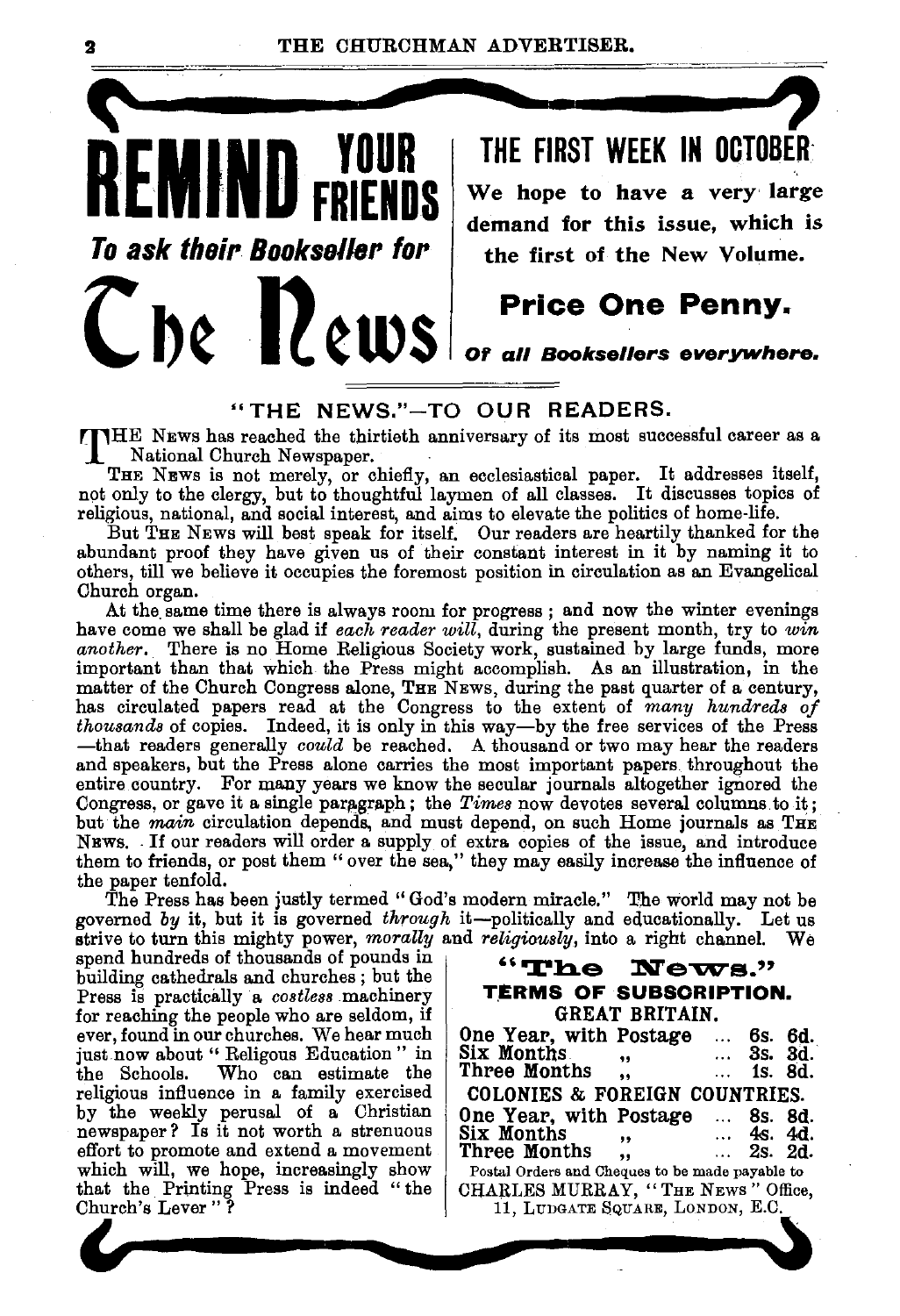### Mr. Sherlock's Publications. FREE GRANTS FOR PARISH LOCALIZATION.

## **1. THE CHURCH ALMANAC.**

## n. **THE PARISH HELPER ALMANAC.**

# III. **THE CHURCH MONTHLY.** The Grants will be sent <br>IV. **OID.JONATHAN.** THE DISTRICT & demand for these Popular

IV. **OLD JONATHAN : THE DISTRICT & Creating for these** Pope Pope PARISH HELPER. Periodicals in his Parish.

The TIMES says: "The CHURCH MONTHLY is excellent."

Specimens, Terms, and Full Particulars as to FREE GRANTS of the "CHURCH MONTHLY" will be sent post-free to any address on application to  $M_r$ . FREDK. SHERLOCK. "CHURCH MONTHLY" Office, 30 and 31, New Bridge Street, Ludgate Circus, London, E.C.

# **HODDER & STOUGHTON'S PUBLICATIONS.**

*Crown 8vo, cloth,* 7 *s. 6d. net.* 

## ST. PAUL'S CONCEPTIONS OF THE LAST THINGS. The Cunningham Lectures for 1904. By the Rev. H. A. A. KENNEDY, M.A., D.Sc.

" Dr. Kennedy has produced a striking and impressive work which is no less a contribution to Christian thought than to New Testament learning,"-British Weekly.

*Crown 8vo, cloth, 6s.* 

**THE LETTERS OF JOHN HUS.** Translated with Introductory And Explanatory Notes by HERBERT B. WORKMAN, M.A., Principal of Westminster<br>Training College, and R. MARTIN POPE, M.A.

"The present version bears every evidence of having been made with a scholarly care worthy of its subject;<br>the letters are accompanied by a learned and instructive running commentary."-Scotsman.

*Crown 8vo, cloth, 5s.* 

## STUDIES IN THE RELIGION OF ISRAEL. The Donnellan

Lectures for 1903. By the Rev. L. A. POOLER, B.D., Canon of St. Patrick's Cathedral, Dublin.

Dublin. "We have seldom been so favourably impressed by a critical study of Old Testament history and theology as we have been by these lectures." *-Spectator.* 

*Second Edition. With fllustrations. Crown Svo, cloth, 6s.* 

**CHRISTIAN FAITH IN AN AGE OF SCIENCE.** By WILLIAM NORTH RICE, PH.D., LL.D., Professor of Geology in Wesleyan University. "A powerful work, notable alike for its erudition and its breadth of view. It is the outcome of man

HODDER & STOUGHTON, 27 PATERNOSTER ROW, LONDON.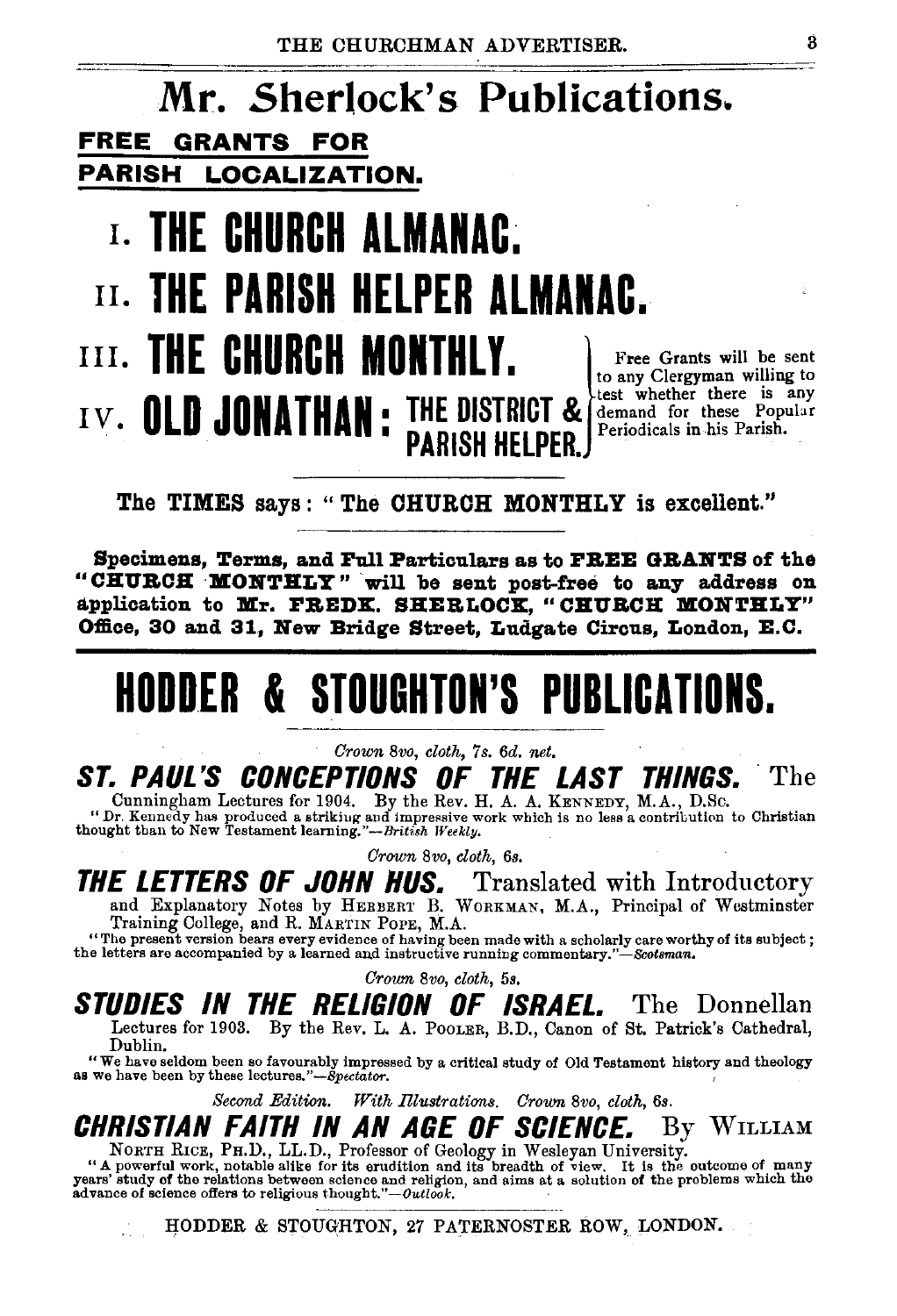# **ELLIOT STOCK'S NEW BOOKS.**

In demy 8vo., tastefully printed and suitably bound, consisting of 400 pp., price 7s. 6d. net. *(Shortly.)* 

NEW VOLUME ON PREACHING NOW READY.

## **THE YOUNG PREACHER'S GUIDE**

(PREFACE BY THE YEN. ARCHDEACON OF LONDON);

\i\!r, Secrets of Success tn Sacre~ \i\!rator)2 as Gatbere~ from tbe Greatest *Masters* of the *E*lrt.

By the REV. GILBERT MONKS,

Author of " Practical Guide to Bible-Class Conductors," " Manual of Short Liturgies," etc.

In crown 8vo., cloth, gilt lettered, price 4s. 6d. net. *(Shortly.)* 

## **SOME DIFFICULTIES IN THE LIFE OF OUR LORD.**

By the REV. GEORGE 5. COCKIN, M.A., Assistant Curate of S. John's, Altrincham.

In crown 8vo., cloth, price 5s.

## **CHURCH PRINCIPLES;**

 $\circledcirc$ r, The Scriptural Teaching of the British Churches.

### By JOHN COMPER,

Late Rector of S. Margaret's, Aberdeen, and for Fifty-one Years Priest of the Scottish Church.<br>With a Preface by RICHARD MEUX BENSON, M.A., S.S.J.E., Student of Christ Churcb, Oxford.<br>And a Memoir by JAMES WISEMAN, M.A., of Aberdeen and Orkney.

#### AN INTERESTING REPRINT FROM DR. JOHNSON.

In crown Svo., appropriately bound, price 5s. net. *(Shortly.)* 

## **PRAYERS AND MEDITATIONS OF DR. SAMUEL JOHNSON.**

A New Edition, with Notes, and an Introduction by the Rev. HINCHCLIFFE HIGGINS, and a Preface by AUGUSTINE BIRRELL, K.C., Author of "Obiter Dicta."

Also some opinions of DR, JOHNSON on THE CHRISTIAN RELIGION.

ELLIOT STOCK, 62, PATERNOSTER ROW, LONDON, E.C.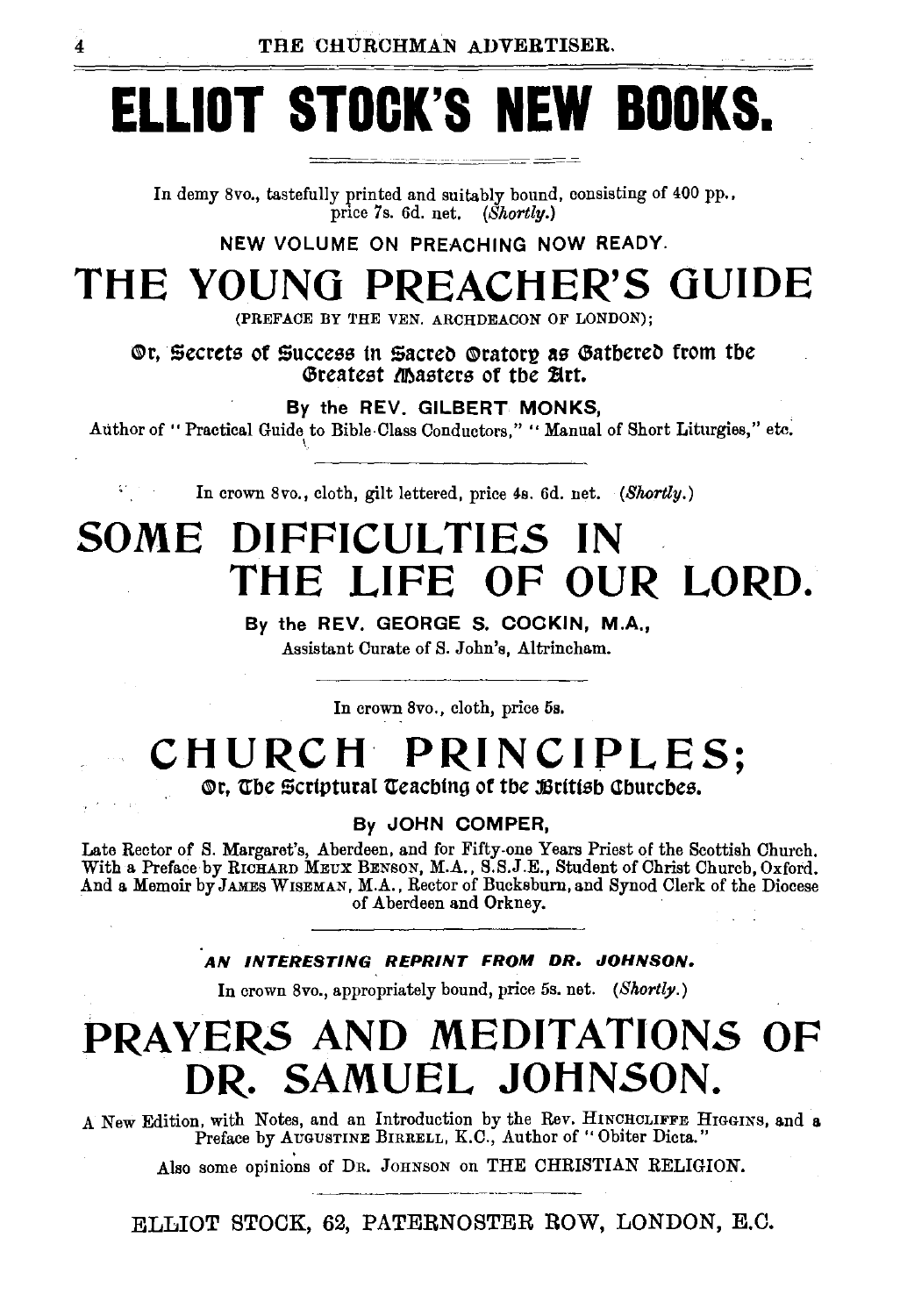# The Mational Protestant Church Union.

To Maintain the Principles of the Reformation as set torth in the Prayer Book and Articles of the Church of England.

President-W. D. CRUDDAS, Esq. Chairman-The Rev. Prebendary WEBB-PEPLOE, M.A. Treasurer-T. F. VICTOR BUXTON. Esq. Secretary-Sir C. ROBERT LIGHTON. Bart.

The Mational Drotestant Church Union witnesses for-

- 1. The supremacy and sufficiency of the Holy Scriptures as the Word of God.
- 2. The sole and sufficient efficacy of the sacrifice of the Lord Jesus Christ upon the Cross.
- 3. The justification of man by faith only in the Lord Jesus Christ.
- 4. The right of every believer to direct and unimpeded access to God, through Christ.
- 5. The freedom and sovereignty of the work of the Holy Spirit in sanctification.

WILL YOU HELP THIS IMPORTANT WORK?

For List of Publications, Terms of Membership, etc., apply to the Secretary, N.P.C.U. 324. REGENT STREET. LONDON, W.

## "LIBERATOR

Datron: H.R.H. PRINCE CHRISTIAN.

£10,000 required to Relieve New and Urgent Cases.

HUNDREDS of aged and afflicted victims, so cruelly robbed of their life-savings by the great Liberator Fraud, just as they were hoping to enjoy the fruit of their<br>industry and thrift. Many of them are members of the Church of England. Cheques and P.O.'s should be sent to the Secretary, Rev. J. STOCKWELL WATTS, 16, Farringdon Street, E.C.

## THE MISSIONS TO SEAMEN.

Patron: HIS MAJESTY THE KING.



**Fice-Patrons:** 

H.R.H. THE PRINCE OF WALES, K.G.

THE FOUR ARCHBISHOPS. THE BISHOPS, etc. Labours afloat and

asbours and a above and abroad, among seamen tions, fishermen, bargemen, and emigrants. Seventy - six harbours

are occupied. Income in 1903, 249,701. The massed Contributions and Offertories, ure-<br>gently needed, should be forwarded to the Secretary,<br>Commander W. Paygons, R.N., 11, Buckingham St., Strand, London W.C.

### **OPERATIVE JEWISH CONVERTS' INSTITUTION**

(In connection with the Church of England.)

President : J. K. D. WINGFIELD-DIGBY, Esq., M.P.

**OBJECT.** To assist young Christian Jews in distress by enabling them to help themselves. They are received for three years, provided for entirely and taught trades.

and augmentiness.<br> **SUPPORT.** --Ordersfor Printing and Bookbinding<br>
are very helpful, but subscriptions and donations are<br>
also needed, and will be most thankfully received by<br>
the Principal, the Rev. H. O. ALLBROGK, Pales Ramsgate.

Bankers-Messrs, BARCLAY & COMPANY, Ltd., 54. Lombard Street, E.C.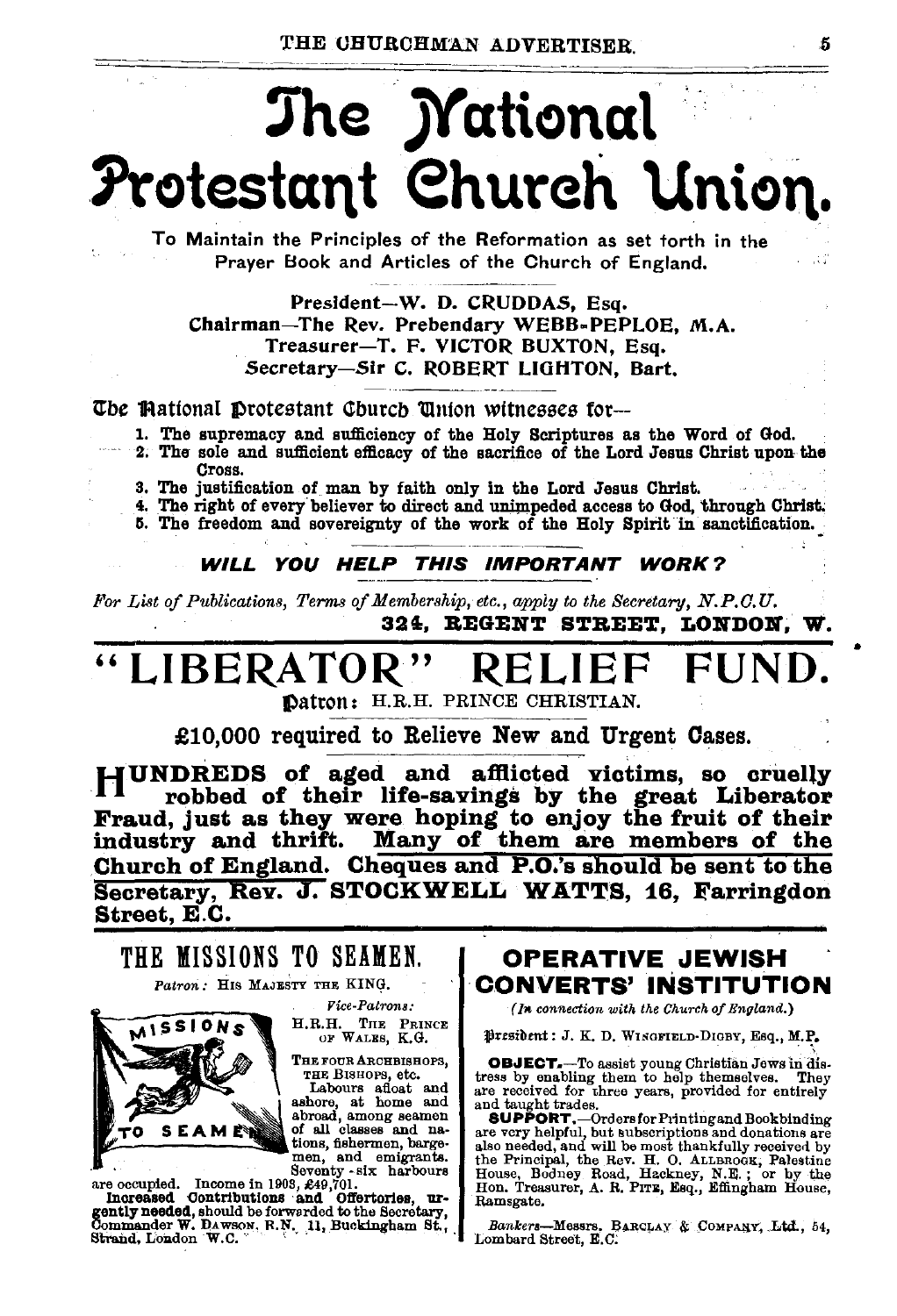# **Church of England Zenana Missionary Society.**

**ATRONESS** H.R.H. THE DUCHESS OF CONNAUGHT.

SIR W. MACKWORTH YOUNG, K.C.S.I.

OBJECT:-To make known the Gospel of Christ to the Women of India<br>and other Heathen and Mohammedan Countries.

The Society has at present 65 Stations, and employs 213 Missionaries in Home Connection, and over 800 Bible-Women and Teachers.

It has 14 fully equipped Hospitals and numerous Dispensaries, where nearly 300,000 cases were treated last year.

The Magazine of the Society, "INDIA'S WOMEN AND CHINA'S DAUGHTERS," published monthly (price 1d.).

#### **Donations and Subscriptions are Much Needed.**

HON. TREASURER-Col. ROBT. WILLIAMS, M.P.<br>LAY SECRETARY-Mr. J. B. BRADDON. CLERICAL SECRETARY-Rev. G. TONGE. M.A CENTRAL ASSOCIATION SECRETARY-MISS MULVANY.

OFFICE-27, Chancery Lane, LONDON, W.C.



Bishop of Liverpool.

"The book appears to have a special message for the critical days in which we are now living."-F. J. CHANASSE, D.D., Lord Bishop of Liverpool.<br>CHANASSE, D.D., Lord Bishop of Liverpool.<br>"It would form a very suitable aud useful present to any young clergyman."—English Churchman.

ELLIOT STOCK, 62, PATERNOSTER ROW, LONDON, E.C.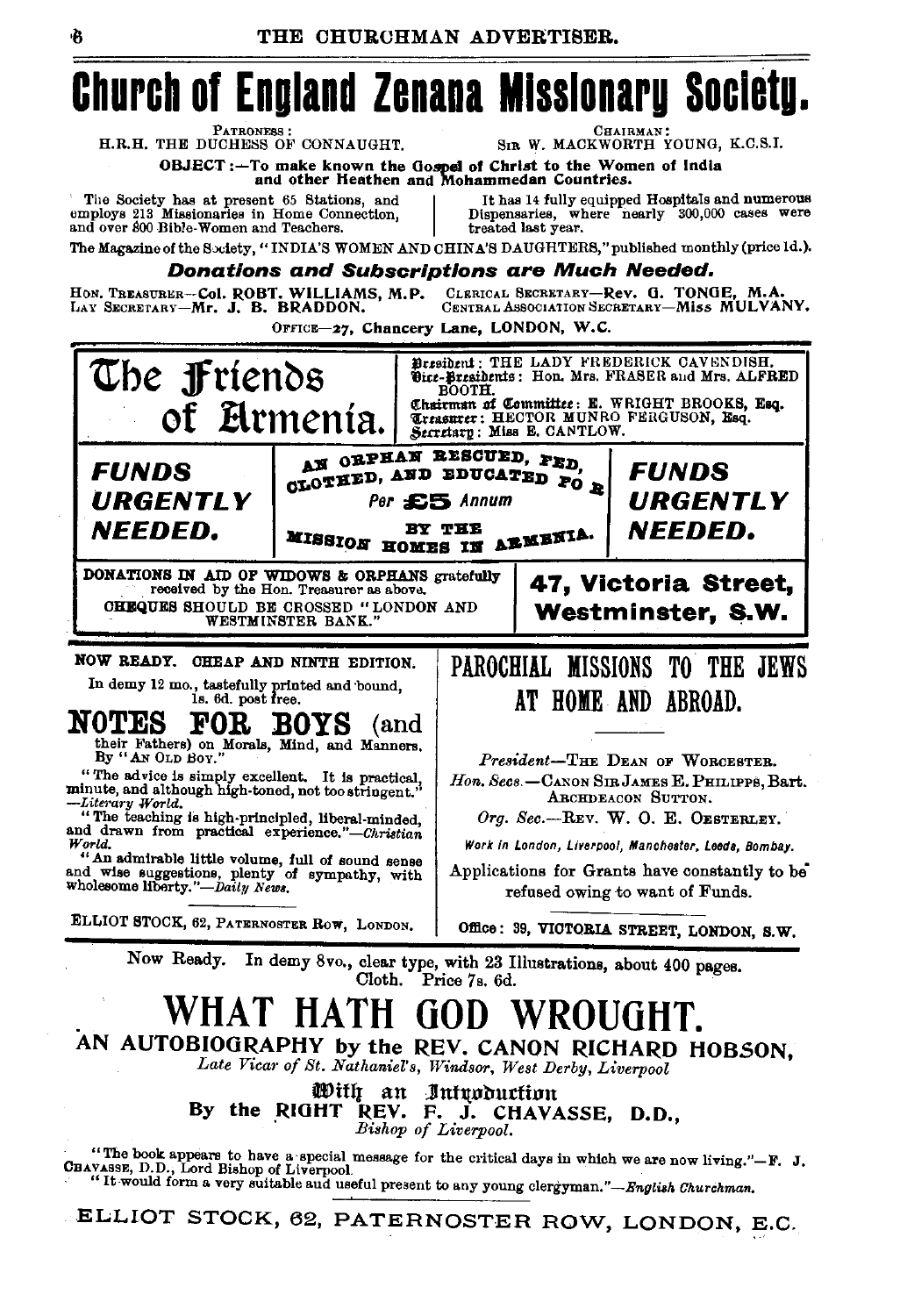#### **T::EI:E N:I:LE.**

COOK'S Modern and splendidly equipped STEAMERS leave CAIRO for LUXOR, ASSOUAN,<br>Can a THE SECOND CATARACT, regularly during the Egyptian Tourist Season-NOVEMBER to MARCH-affording opportunities to visit all the temples, monuments, and places of interest in UPPER EGYPT.

FREQUENT SAILINGS. MODERATE FARES.

COMBINED BOOKINGS by Egyptian and Soudan Railways and' Cook'9 steamers at special Rates to ALL POINTS in UPPER EGYPT and to KHARTOUM and GONDOKORO.

NEW and luxuriously furnished STEAMERS and STEEL DAHABEAHS, of various sizes; ON HIRE for private parties.

For detailed information see special Programme, with Maps and Plans, on application to THOS. COOK and SON,

LUDGATE CIRCUS, LONDON, or any Branch Office or AGENCY.

# **ELLIOT STOCK'S NEW BOOKS.**

In crown Svo., cloth, price 2s. net.

## The Divine Idea of Human Dress.

 $B_{V}$  'ENAYMA-KPITIKO<sub>2</sub>

In crown Svo., cloth, gilt lettered, price 5s. *(Shortly.)* 

## **A SOUL'S EMANCIPATION.**

By F. F. GRANDJON,

Pastor of the Reformed Church at Puys S. Martin, Author of a Treatise on " The Marriage of Priests in the Western Church." Translated into English by R. C. FAITHFULL.

CHEAP EDITION. NOW READY. In crown 8vo., cloth, price 2s. 6d.

### The Creed of an Evangelical Churchman.

By REV. H. LAWRENCE PHILLIPS.

"Mr. Phillips has written a very useful handbook for those who are unable to find access to larger works." Church Family Newspaper. "All the great subjects of the faith are dealt with, and the devotional tone is excellent throughout, "-Rock.

ELLIOT STOCK, 62, PATERNOSTER ROW, LONDON, E.C.

### **ST. MICHAEL'S COLLEGE,**  Near TENBURY, WORCESTERSHIRE.

BOYS thoroughly prepared for Public Schools. Most healthy situation ; large playing 'fields and Fives Courts; separate cubicles. Head master, REV. W. A. RENWICK, M.A., also and Hertford College, Oxford.

APPLY: REV. THE WARDEN.